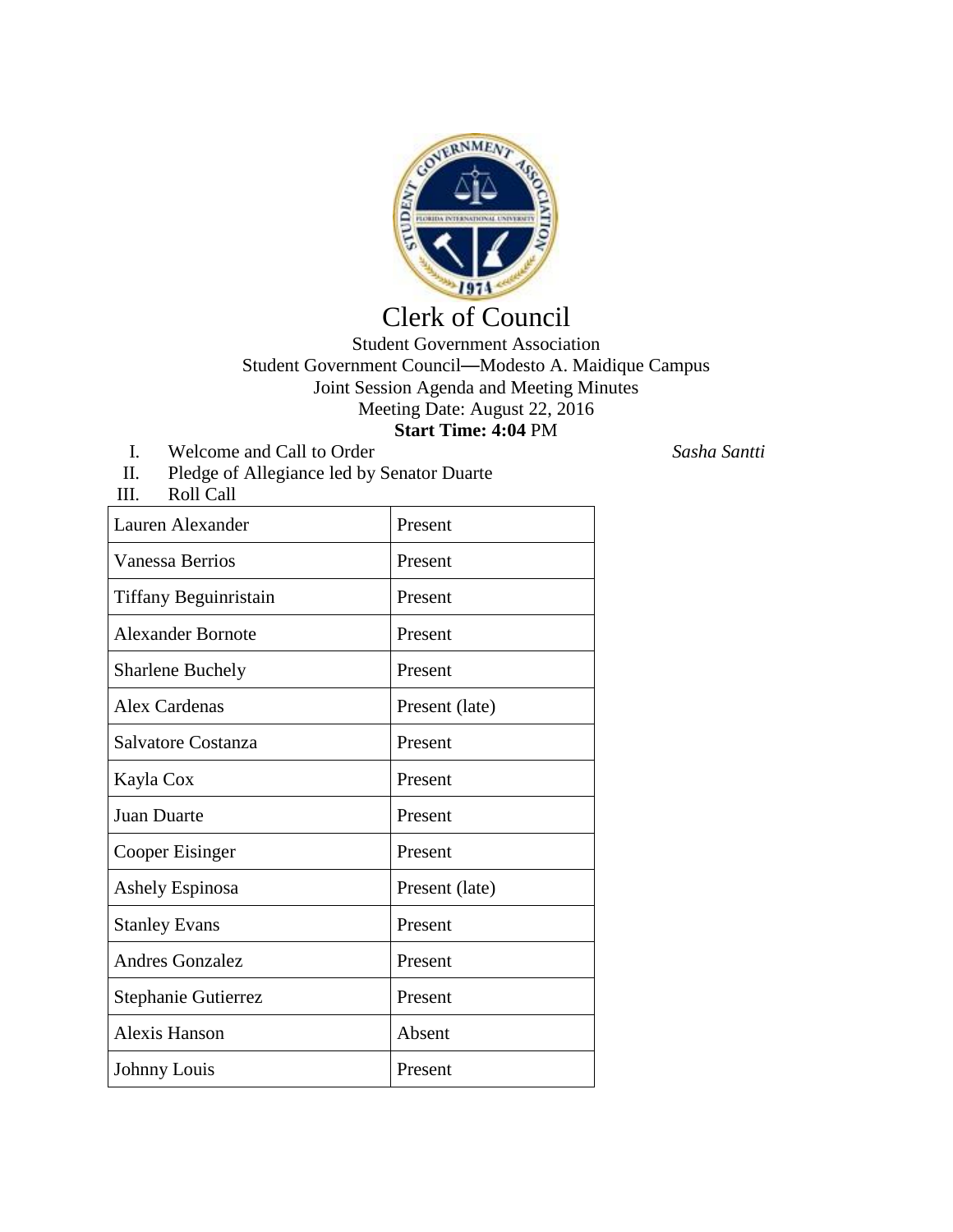| Mohammad-Taghi Moravej   | Present        |
|--------------------------|----------------|
| Najari "Malliek" Murrell | Present        |
| Mwai Osahar              | Present        |
| Johnathan Padilla        | Present        |
| Jesus Pernia             | Present (late) |
| Genevieve Remy           | Absent         |
| <b>Monica Reyes</b>      | Present        |
| Gilbert Rodriguez        | Present        |
| Simran Sakraney          | Present        |
| Rocio Taveras            | Present        |
| Martin Villamizar        | Present        |
| Aaron Weisman            | Present        |
| Alexia Zadok             | Absent         |

IV. Old Business:

- Approval of previous minutes
	- i. Senator Alexander moves to approve previous minutes, seconded by all, (motion passes unanimously).
- V. New Business:
	- Confirmation of Cabinet Positions
		- a. Confirmation of Intern Coordinator
			- i. Senator Sakraney moves to vote by acclimation, seconded by all, (motion passes unanimously).
			- ii. Jorgini Navarro is confirmed as Intern Coordinator
		- b. Confirmation of Student Development Coordinator
			- i. Senator Alexander moves to extend question and answer period to a minute, seconded by senator Gonzalez, motion passes.
			- ii. Senator Gonzalez moves to vote by acclamation, seconded by all, (motion passes unanimously).
			- iii. Amber Martinez is confirmed as Student Development Coordinator.
		- c. Confirmation of Marketing Coordinator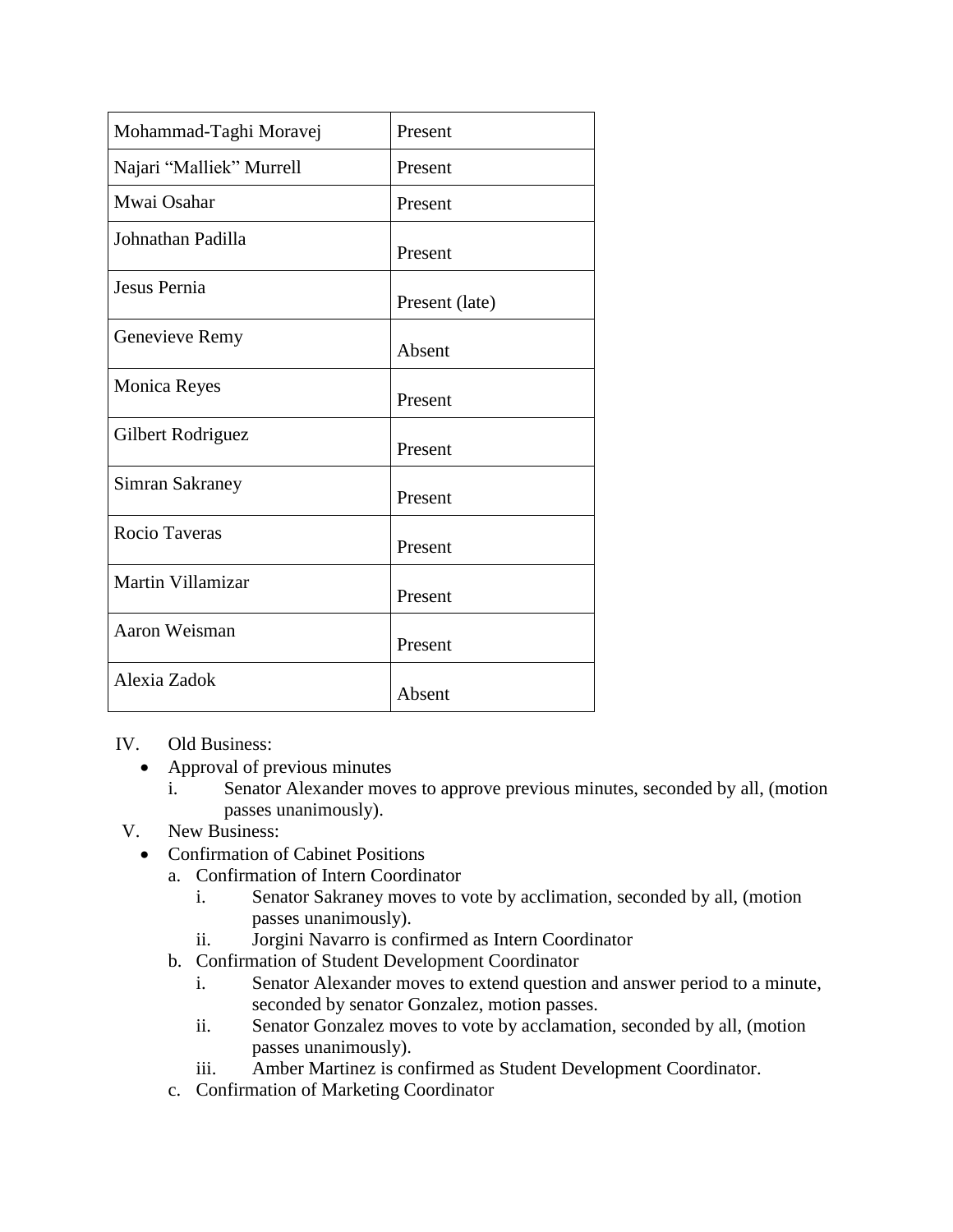- i. Senator Buchely moves to extend speech to two minutes, seconded by senator Eisinger, motion passes.
- ii. Senator Sakraney moves to extend questions and answer period to a minute, seconded by senator Eisinger, motion passes.
- iii. Senator Eisinger moves to vote by acclimation, seconded by senator Gonzalez, motion fails.
- iv. Senator Duarte moves to discussion for a minute, seconded by senator Sakraney, motion passes.
- v. Senator Reyes moves to extend discussion period for a minute, seconded by senator Gonzalez, motion passes.
- vi. Senator Gonzalez moves to vote by acclimation, seconded by all, (motion passes unanimously).
- vii. Tomer Nissan is confirmed as Marketing Coordinator.
- d. Conformation of Student Support Coordinator
	- i. Senator Berrios moves to extend question and answer period to two minutes, seconded by all, (motion passes unanimously).
	- ii. Senator Alexander moves to extend the question and answer period to two minutes, seconded by senator Berrios, motion passes.
	- iii. Senator Gonzalez moves to vote by acclimation, seconded by all, (motion passes unanimously).
	- iv. Victoria Patel is confirmed as Student Support Coordinator.
- Chair Nominations
	- a. Confirmation of Operational Review Committee
		- i. Senator Alexander moves to nominate senator Sakraney for ORC, seconded by senator Eisinger, motion passes.
		- ii. Senator Cardenas moves to vote by acclimation, seconded by all, (motion passes unanimously).
		- iii. Senator Sakraney is confirmed as Operational Review Committee.
	- b. Confirmation of Student Advocacy Committee
		- i. Senator Sakraney moves to nominate senator Berrios for Student Advocacy Committee, seconded by senator Reyes, motion passes.
		- ii. Senator Reyes moves to extend question and answer period for a minute, seconded by senator Sakraney.
		- iii. Senator Cardenas moves to vote by acclimation, seconded by all, (motion passes unanimously).
		- iv. Vanessa Berrios is confirmed as Student Advocacy Committee.
- VI. Announcements:
	- Speaker
		- o Meet Your Dean Event
			- September  $6^{\text{th}}$  2016
				- $\bullet$  3:00- 5:00pm
					- o GC
	- Vice President